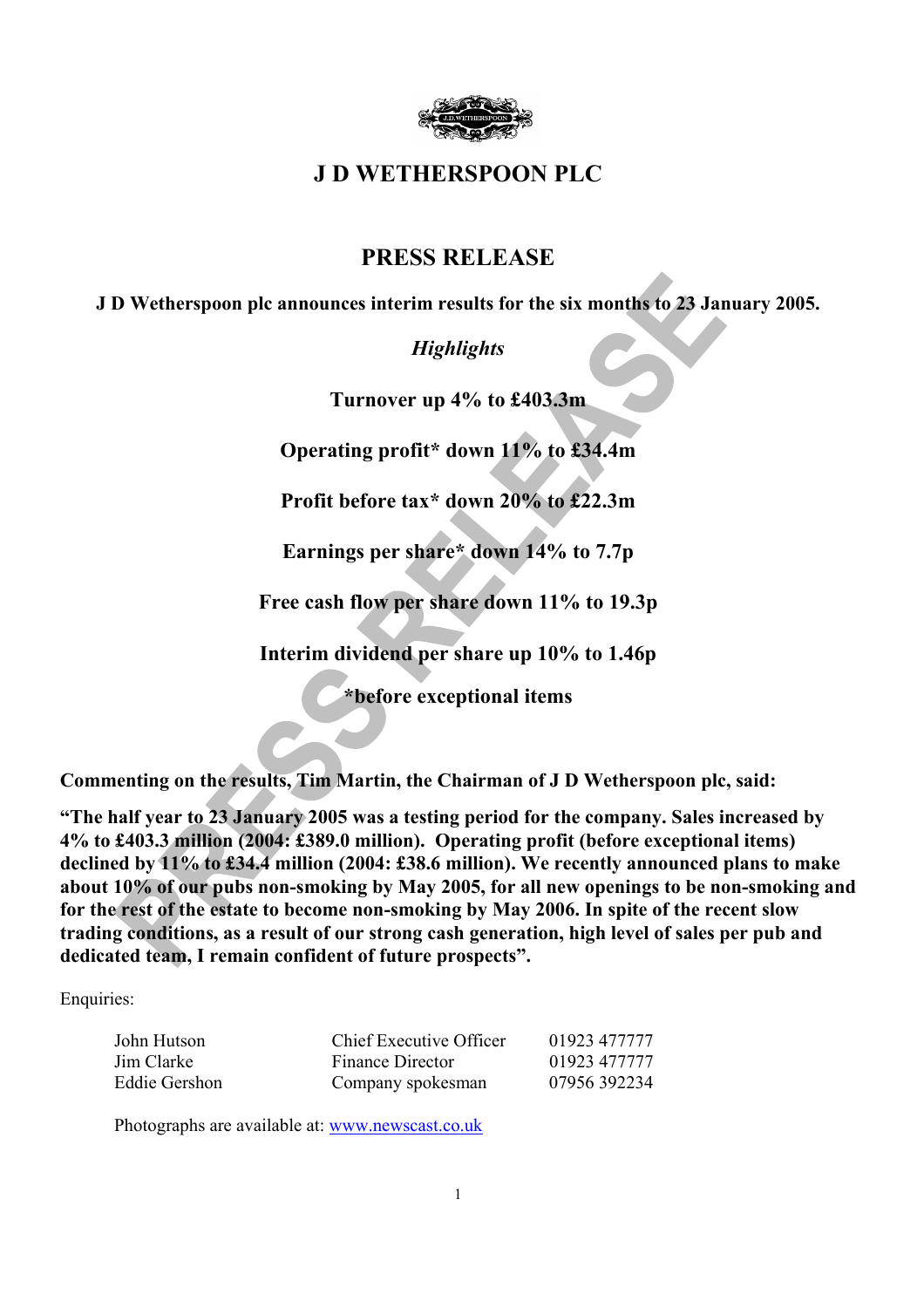

## **Chairman's statement**

**The half year to 23 January 2005 was a testing period for the company. Sales increased by 4% to £403.3 million (2004: £389.0 million). Operating profit (before exceptional items) declined by 11% to £34.4 million (2004: £38.6 million) and profit before tax and exceptional items by 20% to £22.3 million (2004: £27.8 million). Earnings per share (before exceptional items) declined by 14% to 7.7p (2004: 9.0p).** 

Capital investment was £20.8 million and net gearing at the period end was 113% (2004: 103%). Net interest was covered 2.9 times (2004: 3.6 times) by operating profits. Operating margins before interest and tax were 8.5% (2004: 9.9%), mainly as a result of higher labour and utility costs.

Like-for-like sales increased by 0.3% in the period and sales at new pubs were in line with expectations.

The company continues to review the pubs within its estate and has identified 16 pubs which do not meet our current business requirements. A capital loss on disposal is anticipated in respect of these pubs of approximately £6 million which has been provided as an exceptional item in the period under review.

Free cash flow, after capital investment of £8.2 million in existing pubs, £2.0 million in respect to purchases of shares under the company's Share Incentive Plan and payments of tax and interest, declined by 17% to £36.5 million. This resulted in free cash flow per share of 19.3p (2004: 21.7p) before investment in new pubs and dividend payments. In the period under review, all our new pub capital expenditure was financed from free cash flow.

Economic profit, calculated by adding depreciation to profit after tax (excluding deferred tax) and before exceptional items and subtracting capital investment in existing pubs, decreased by 14% to £30.0 million (2004: £34.7 million).

## **Dividend**

The Board has declared an interim dividend of 1.46p per ordinary share (2004: 1.33p), a 10% increase on last year payable on 27 May 2005 to shareholders on the register at 29 April 2005.

#### **Share buyback**

During the period, the company acquired 1,800,000 shares for cancellation. The total cash outflow of £9.4m in the period includes £5.2m in relation to shares acquired towards the end of the previous financial year.

#### **Financing**

The period under review saw a reduction in the company's total net borrowings from £337.6 million to £327.3 million at the end of the previous financial year. Total facilities at 23 January 2005 were £400.0 million. The company will continue to monitor the wide range of funding alternatives available to ensure the appropriate ongoing capital structure for the company.

#### **Distribution arrangements**

In September 2004, the company introduced a new central distribution system with a purpose built centre at Daventry. This centre is used to distribute food, as well as a number of bar products to all our pubs. The introduction of this system has been significantly more expensive during this 6 months period than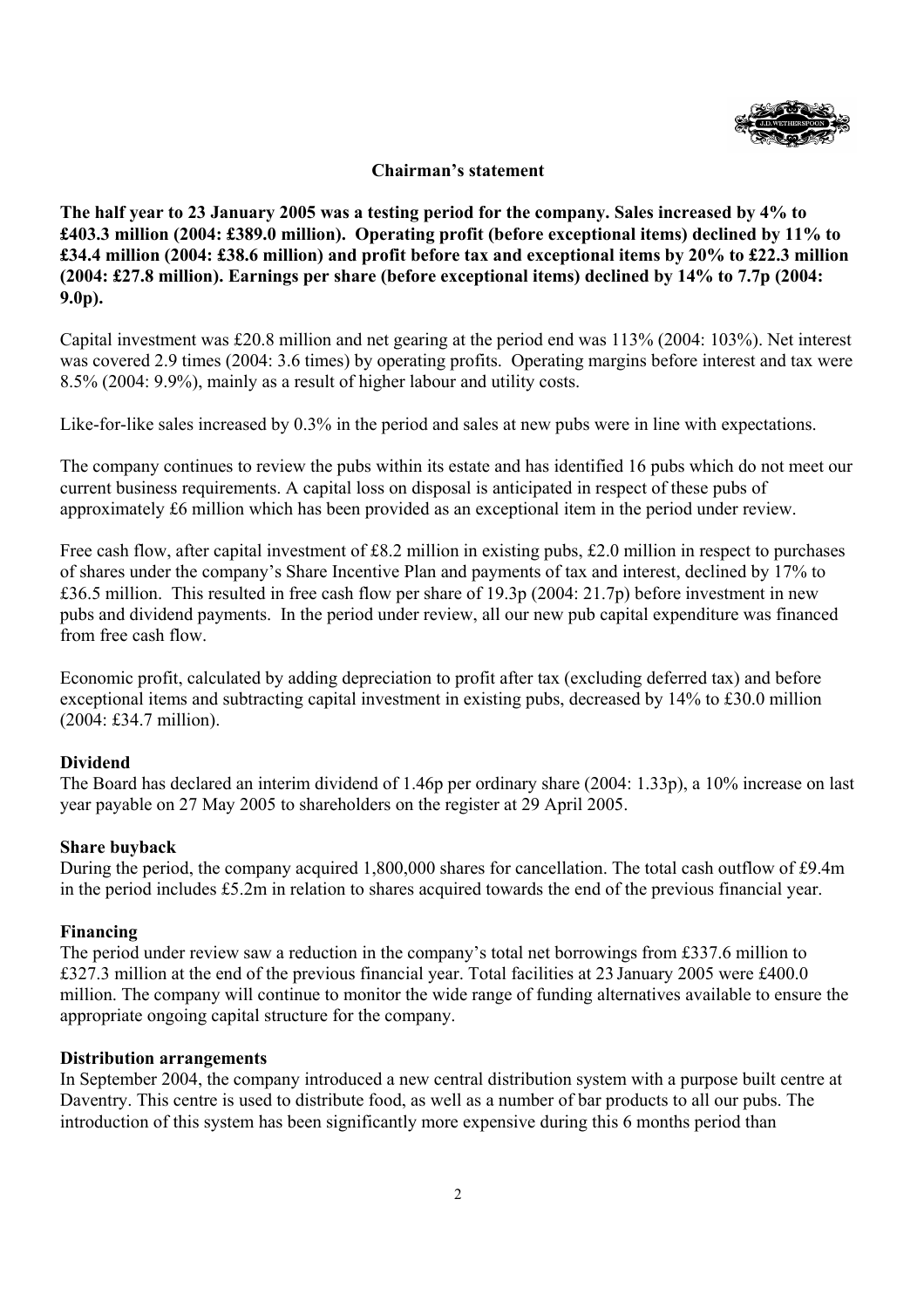

anticipated. Considerable work is continuing to attempt to reduce costs for the remainder of this financial year and future years, although the new system has given rise to exceptional start up charges of £2.2 million for the period under review. It is possible that there will be further exceptional charges in the second half of the financial year.

## **Non-Smoking**

We recently announced plans to make about 10% of our pubs non-smoking by May 2005, for all new openings to be non-smoking and for the rest of the estate to become non-smoking by May 2006.

Over the last 30 years, the number of smokers has halved to about 25% of the population. Customers are generally becoming more health conscious and there is an increasing desire from staff and customers to avoid 'passive smoking'.

Our research undertaken in California, which has been visited on a number of occasions by Wetherspoon representatives, indicates that sales have increased in the years after a smoking ban, in spite of a dip in the one or two years after the ban was instigated.

Our first two non-smoking pubs in Exeter and St. Albans, one trading as a Wetherspoon and the other as a Lloyds, have been very successful so far with sales substantially higher than the company average. A third pub at the Merry Hill Centre near Birmingham opened in the last few days.

For information, I have enclosed a list of the additional 61 pubs which will switch to a non-smoking policy before the end of May this year.

## **Current trading and prospects**

Like-for-like sales in February 2005 declined by 1.9% and overall sales increased by 2.1%. In addition to the 9 pubs opened since the end of the previous financial year (including 3 in February 2005) there are 5 sites in the course of construction and the company has planning and licensing permission to open a further 16 sites.

In view of the big structural changes in the industry resulting from the new licensing laws and the situation with regard to smoking, the company has adopted a cautious approach to capital expenditure and expansion and this will continue until this uncertainty is alleviated.

Sales and profits in the last six months have been slower than anticipated. The company continues to review its costs and expects significant savings to be made in the running of pubs and at the head office over the next few months.

In spite of the recent slow trading conditions, as a result of our strong cash generation, high level of sales per pub and dedicated team, I remain confident of future prospects.

**Tim Martin Chairman**  4 March 2005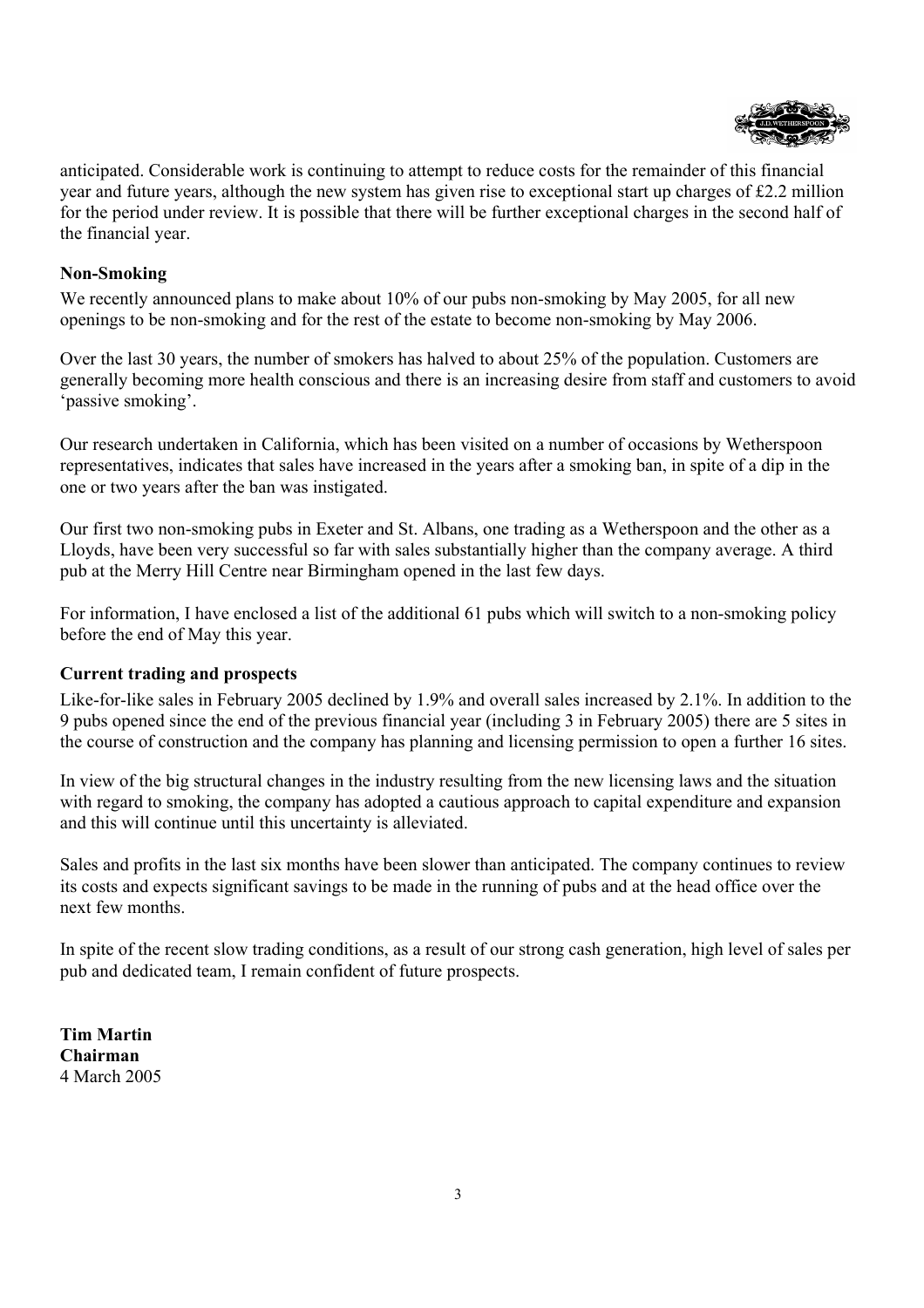

# **List of Non-Smoking Pubs**

| Abraham Derby, Merry Hill Centre    | (new opening)           | The Paper Moon, Dartford                  |                         |
|-------------------------------------|-------------------------|-------------------------------------------|-------------------------|
| Back of Beyond, Reading             | (9 <sup>th</sup> March) | The Pennsylvanian, Rickmansworth          | (9 <sup>th</sup> March) |
| Becketts Bank, Leeds                |                         | The Playfair, Edinburgh                   |                         |
| George's Meeting House, Exeter      | (new opening)           | The Plimsoll Line, Redcar                 |                         |
| Jewel of the Severn, Bridgnorth     |                         | The Pommelers Rest, Tower Bridge          |                         |
| Lloyds No. 1 Bar, Portsmouth        |                         | The Portland Hotel, Chesterfield          |                         |
| The Angel, Islington                |                         | The Poste of Stone, Stone                 |                         |
| The Archibald Simpson, Aberdeen     |                         | The Postern Gate, York                    |                         |
| The Battesford Court, Witham        |                         | The Quay, Poole                           |                         |
| The Blue Coat, Rotherham            |                         | The Quayside, Newcastle Upon Tyne         |                         |
| The Brass Balance, Birkenhead       |                         | The Rhinoceros, Rotherham                 |                         |
| The Briar Rose, Birmingham          |                         | The Ritz, Lincoln                         |                         |
| The Capital Asset, Perth            |                         | The Roebuck Inn, Nottingham               |                         |
| The Central Bar, Cardiff            |                         | The Sennockian, Sevenoaks                 |                         |
| The City Arms, Coventry             |                         | The Sir John Oldcastle, Farringdon        |                         |
| The Clydesdale Inn, Lanark          |                         | The Standard Bearer, Stevenage            |                         |
| The Commercial Rooms, Bristol       |                         | The Standing Order, Derby                 |                         |
| The Counting House, Dundee          |                         | The Swan, Weymouth                        |                         |
| The Counting House, Glasgow         |                         | The Three John Scotts, Kingston Upon Hull |                         |
| The Dee Hotel, West Kirby           |                         | The Tom Toya Lewis, Newport               |                         |
| The Gog & Magog, Plymouth           |                         | The Trawl Boat Inn, St. Anne's On Sea     |                         |
| The Good Yarn, Uxbridge             |                         | The Waterhouse, Manchester                |                         |
| The Grid Inn, Southfields           |                         | The Welkin, Liverpool                     | (9 <sup>th</sup> March) |
| The King & Castle, Windsor          |                         | The West Gate Inn, Canterbury             |                         |
| The King of Wessex, Bath            | (9 <sup>th</sup> March) | The Whiffler, Norwich                     |                         |
| The Last Post, Loughton             |                         | Waterend Barn, St Albans                  | (new opening)           |
| The Maidenhead Inn, Basingstoke     |                         | Wetherspoons, Eastbourne                  |                         |
| The Moon and Sixpence, Hatch End    |                         | Wetherspoons, Ipswich                     |                         |
| The Moon Under Water, Cheltenham    |                         | Wetherspoons, Livingston                  |                         |
| The Moon Under Water, Milton Keynes |                         | Wetherspoons, Metrocentre, Gateshead      | (9 <sup>th</sup> March) |
| The Moon Under Water, Watford       |                         | Wetherspoons, Sheffield                   |                         |
| The Old Manor, Bracknell            |                         | Wetherspoons, Southport                   |                         |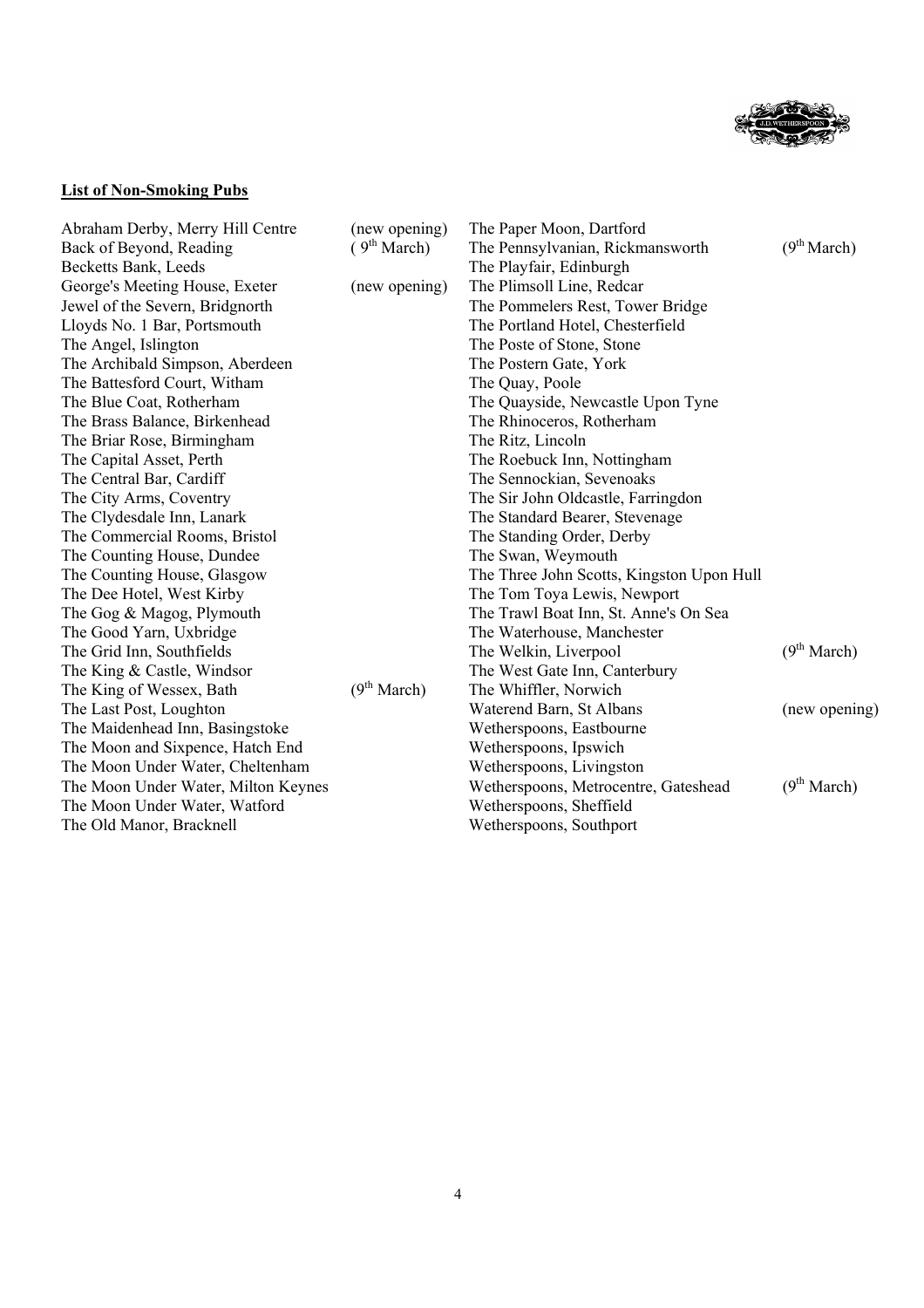

# **Profit and loss account**

for the six months ended 23 January 2005

|                                                        | <b>Notes</b>   | <b>Unaudited</b><br>half year<br>2005<br>£000<br><b>Before</b> | <b>Unaudited</b><br>half year<br>2005<br>£000<br><b>Exceptional</b> | <b>Unaudited</b><br>half year<br>2005<br>£000<br><b>After</b> | Unaudited<br>half year<br>2004<br>£000<br>Before | Unaudited<br>half year<br>2004<br>£000<br>After | Audited<br>full year<br>2004<br>£000<br>Before | Audited<br>full year<br>2004<br>£000<br>After |
|--------------------------------------------------------|----------------|----------------------------------------------------------------|---------------------------------------------------------------------|---------------------------------------------------------------|--------------------------------------------------|-------------------------------------------------|------------------------------------------------|-----------------------------------------------|
|                                                        |                | exceptional                                                    | items                                                               | exceptional                                                   | exceptional                                      | exceptional                                     | exceptional                                    | exceptional                                   |
|                                                        |                | items                                                          | (note 3)                                                            | items                                                         | items                                            | items                                           | items                                          | items                                         |
|                                                        |                |                                                                |                                                                     |                                                               |                                                  |                                                 |                                                |                                               |
| Turnover                                               |                | 403,341                                                        | $\mathcal{L}^{\pm}$                                                 | 403,341                                                       | 388,964                                          | 388,964                                         | 787,126                                        | 787,126                                       |
| <b>Operating profit</b>                                | $\sqrt{2}$     | 34,365                                                         | (2,229)                                                             | 32,136                                                        | 38,561                                           | 38,561                                          | 77,628                                         | 77,628                                        |
| Exceptional items                                      | 3              |                                                                | (5, 818)                                                            | (5,818)                                                       |                                                  | (7,098)                                         |                                                | (7,758)                                       |
| Net interest<br>payable                                |                | (12, 021)                                                      |                                                                     | (12,021)                                                      | (10, 739)                                        | (10, 739)                                       | (23, 554)                                      | (23, 554)                                     |
| Profit on ordinary<br>activities before<br>taxation    |                | 22,344                                                         | (8,047)                                                             | 14,297                                                        | 27,822                                           | 20,724                                          | 54,074                                         | 46,316                                        |
| Tax on profit on<br>ordinary activities                | $\overline{4}$ | (7, 773)                                                       | 1,697                                                               | (6,076)                                                       | (9, 537)                                         | (8,047)                                         | (18, 727)                                      | (17, 042)                                     |
| Profit on ordinary<br>activities after<br>taxation     |                | 14,571                                                         | (6,350)                                                             | 8,221                                                         | 18,285                                           | 12,677                                          | 35,347                                         | 29,274                                        |
| Dividends                                              | $11\,$         | (2,732)                                                        |                                                                     | (2,732)                                                       | (2,511)                                          | (2,511)                                         | (7, 331)                                       | (7,331)                                       |
| <b>Retained profit</b><br>for the period               |                | 11,839                                                         | (6,350)                                                             | 5,489                                                         | 15,774                                           | 10,166                                          | 28,016                                         | 21,943                                        |
| <b>Earnings</b> per<br>ordinary share                  | 5              | 7.7p                                                           | (3.4p)                                                              | 4.3p                                                          | 9.0 <sub>p</sub>                                 | 6.3p                                            | 17.7p                                          | 14.6p                                         |
| <b>Fully diluted</b><br>earnings per<br>ordinary share | 5              | 7.7p                                                           | (3.4p)                                                              | 4.3p                                                          | 9.0 <sub>p</sub>                                 | 6.2p                                            | 17.6p                                          | 14.6p                                         |
| Dividend per<br>share                                  | 11             |                                                                |                                                                     | 1.46p                                                         |                                                  | 1.33p                                           |                                                | 3.89p                                         |

All activities relate to continuing operations.

There were no gains or losses recognised in any of the above results other than the profit for the period.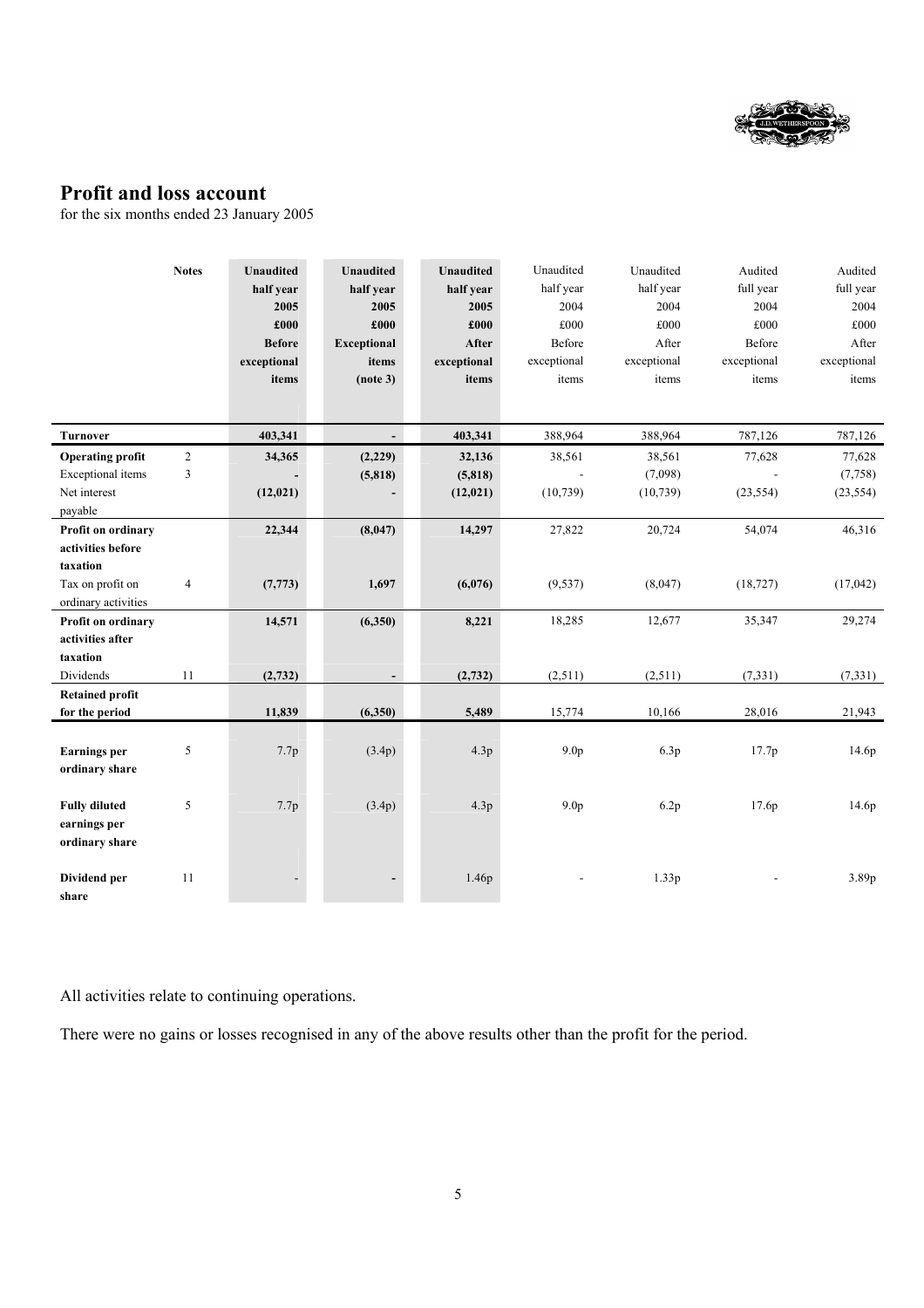

# **Cash flow statement**

for the six months ended 23 January 2005

|                                                                         |                | <b>Notes Unaudited</b><br>half year<br>2005<br>£000 | <b>Unaudited</b><br>half year<br>2005<br>£000 | Unaudited<br>half year<br>2004<br>£000 | Unaudited<br>half year<br>2004<br>£000 | Audited<br>full year<br>2004<br>£000 | Audited<br>full year<br>2004<br>£000 |
|-------------------------------------------------------------------------|----------------|-----------------------------------------------------|-----------------------------------------------|----------------------------------------|----------------------------------------|--------------------------------------|--------------------------------------|
| Net cash inflow from operating activities                               | 6              | 62,002                                              | 62,002                                        | 69,289                                 | 69,289                                 | 128,874                              | 128,874                              |
| Returns on investments and servicing of                                 |                |                                                     |                                               |                                        |                                        |                                      |                                      |
| finance                                                                 |                |                                                     |                                               |                                        |                                        |                                      |                                      |
| Interest received                                                       |                | 3,571                                               | 3,571                                         | 84                                     | 84                                     | 20                                   | 20                                   |
| Interest paid – existing pubs                                           |                | (12,590)                                            | (12,590)                                      | (10, 165)                              | (10, 165)                              | (19,329)                             | (19,329)                             |
| Refinancing costs paid                                                  |                |                                                     |                                               |                                        |                                        | (1,325)                              |                                      |
| Net cash outflow from returns on investment<br>and servicing of finance |                | (9,019)                                             |                                               | (10,081)                               |                                        | (20, 634)                            |                                      |
|                                                                         |                |                                                     |                                               |                                        |                                        |                                      |                                      |
| <b>Taxation</b>                                                         |                |                                                     |                                               |                                        |                                        |                                      |                                      |
| Corporation tax paid                                                    |                | (6,363)                                             | (6,363)                                       | (7,087)                                | (7,087)                                | (13,942)                             | (13, 942)                            |
|                                                                         |                |                                                     |                                               |                                        |                                        |                                      |                                      |
| Capital expenditure                                                     |                |                                                     |                                               |                                        |                                        |                                      |                                      |
| Purchase of tangible fixed assets for<br>existing pubs                  |                | (8,180)                                             | (8,180)                                       | (8, 148)                               | (8, 148)                               | (20, 590)                            | (20, 590)                            |
| Proceeds of sale of tangible fixed assets                               |                | 6,546                                               |                                               | 6,796                                  |                                        | 7,891                                |                                      |
| Purchase of own shares for Share Incentive Plan                         |                | (1,989)                                             | (1,989)                                       |                                        |                                        | (1, 556)                             | (1, 556)                             |
| Investment in new pubs and pub extensions                               |                | (18, 616)                                           |                                               | (25, 572)                              |                                        | (54,056)                             |                                      |
| Net cash outflow from capital expenditure                               |                | (22, 239)                                           |                                               | (26, 924)                              |                                        | (68,311)                             |                                      |
| <b>Equity dividends paid</b>                                            |                | (4, 839)                                            |                                               | (4,700)                                |                                        | (7, 322)                             |                                      |
| Net cash inflow before financing                                        |                | 19,542                                              |                                               | 20,497                                 |                                        | 18,665                               |                                      |
| Financing                                                               |                |                                                     |                                               |                                        |                                        |                                      |                                      |
| Issue of ordinary shares                                                |                | 86                                                  |                                               | 349                                    |                                        | 1,219                                |                                      |
| Purchase of own shares                                                  |                | (9, 416)                                            |                                               | (25, 744)                              |                                        | (48, 583)                            |                                      |
| (Repayments)/advances under bank loans                                  |                | (2,500)                                             |                                               | (2, 414)                               |                                        | 22,928                               |                                      |
| Advances under US senior notes                                          |                |                                                     |                                               | 22                                     |                                        | 271                                  |                                      |
| Net cash outflow from financing                                         |                | (11, 830)                                           |                                               | (27, 787)                              |                                        | (24, 165)                            |                                      |
| Increase/(decrease) in cash                                             | $\overline{7}$ | 7,712                                               |                                               | (7,290)                                |                                        | (5,500)                              |                                      |
| Free cash flow                                                          | 5              |                                                     | 36,451                                        |                                        | 43,973                                 |                                      | 73,477                               |
| Free cash flow per ordinary share                                       | 5              |                                                     | 19.3p                                         |                                        | 21.7p                                  |                                      | 36.7p                                |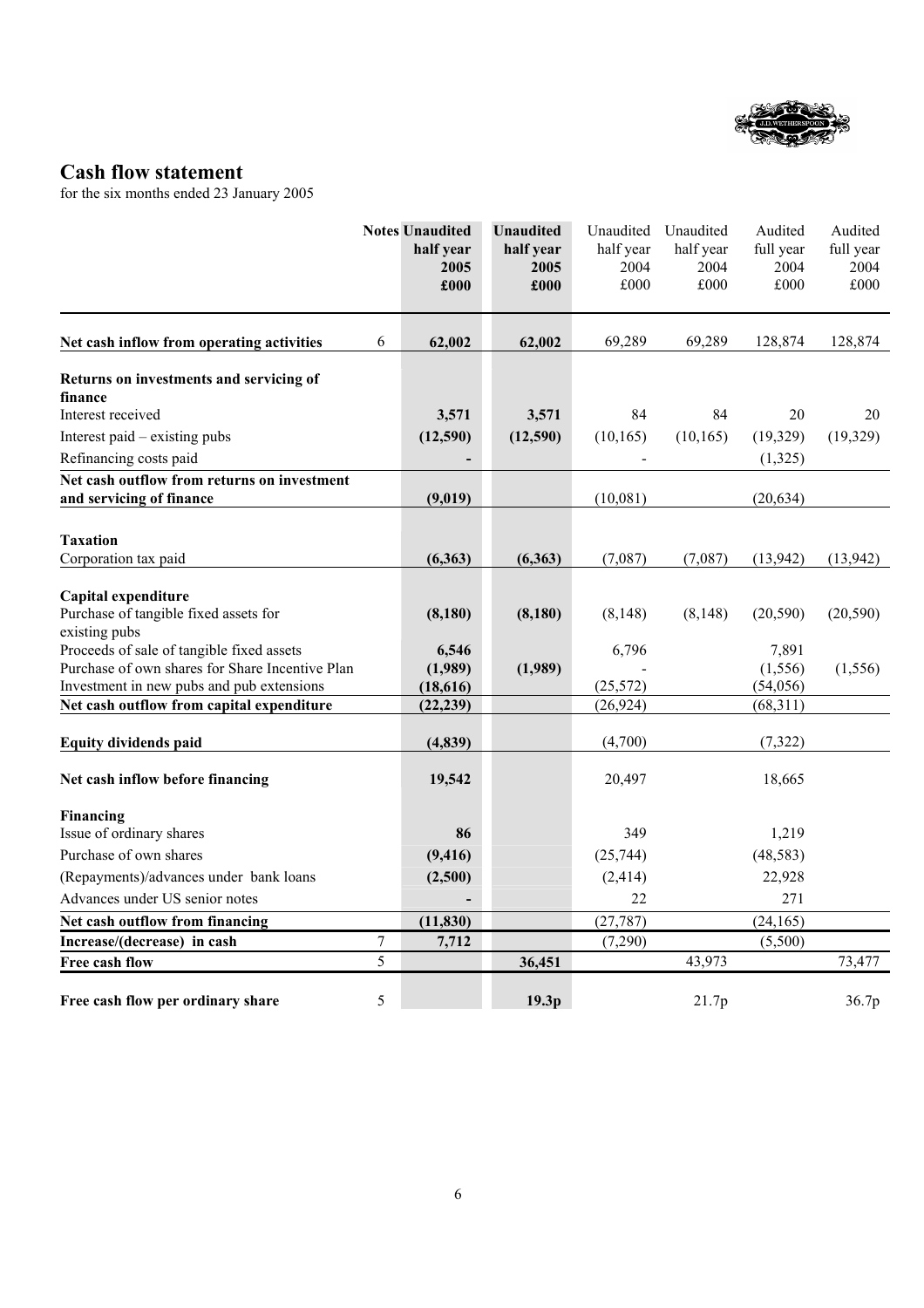

# **Summarised balance sheet**

as at 23 January 2005

|                                              | <b>Notes</b> | <b>Unaudited</b><br>half year | Unaudited<br>half year | Audited<br>full year |
|----------------------------------------------|--------------|-------------------------------|------------------------|----------------------|
|                                              |              | 2005<br>£000                  | 2004<br>£000           | 2004<br>£000         |
| <b>Fixed assets</b>                          |              |                               |                        |                      |
| Tangible assets                              | 9            | 772,514                       | 766,410                | 783,574              |
|                                              |              |                               |                        |                      |
| <b>Current assets</b>                        |              |                               |                        |                      |
| <b>Stocks</b>                                |              | 12,684                        | 12,087                 | 12,009               |
| Assets held for sale                         |              | 4,554                         | 3,349                  | 1,933                |
| Debtors due after more than one year         |              |                               |                        | 9,005                |
| Debtors due within one year                  |              | 11,562                        | 15,913                 | 11,897               |
| Cash at bank and in hand                     |              | 17,372                        | 7,870                  | 9,660                |
|                                              |              | 46,172                        | 39,219                 | 44,504               |
|                                              |              |                               |                        |                      |
| Creditors due within one year                |              | (142, 611)                    | (138,971)              | (150, 368)           |
| <b>Net current liabilities</b>               |              | (96, 439)                     | (99, 752)              | (105, 864)           |
| <b>Total assets less current liabilities</b> |              | 676,075                       | 666,658                | 677,710              |
| Creditors due after one year                 |              | (321, 030)                    | (297,313)              | (322, 512)           |
| Provisions for liabilities and charges       |              | (66, 282)                     | (63, 555)              | (66, 244)            |
| <b>Total net assets</b>                      |              | 288,763                       | 305,790                | 288,954              |
|                                              |              |                               |                        |                      |
| <b>Capital and reserves</b>                  |              |                               |                        |                      |
| Called up share capital                      |              | 3,748                         | 3,975                  | 3,783                |
| Share premium account                        |              | 128,425                       | 127,084                | 128,340              |
| Capital redemption reserve                   |              | 581                           | 343                    | 545                  |
| Revaluation reserve                          |              | 22,755                        | 23,075                 | 23,117               |
| Profit and loss account                      |              | 133,254                       | 151,313                | 133,169              |
| <b>Equity shareholders' funds</b>            | 10           | 288,763                       | 305,790                | 288,954              |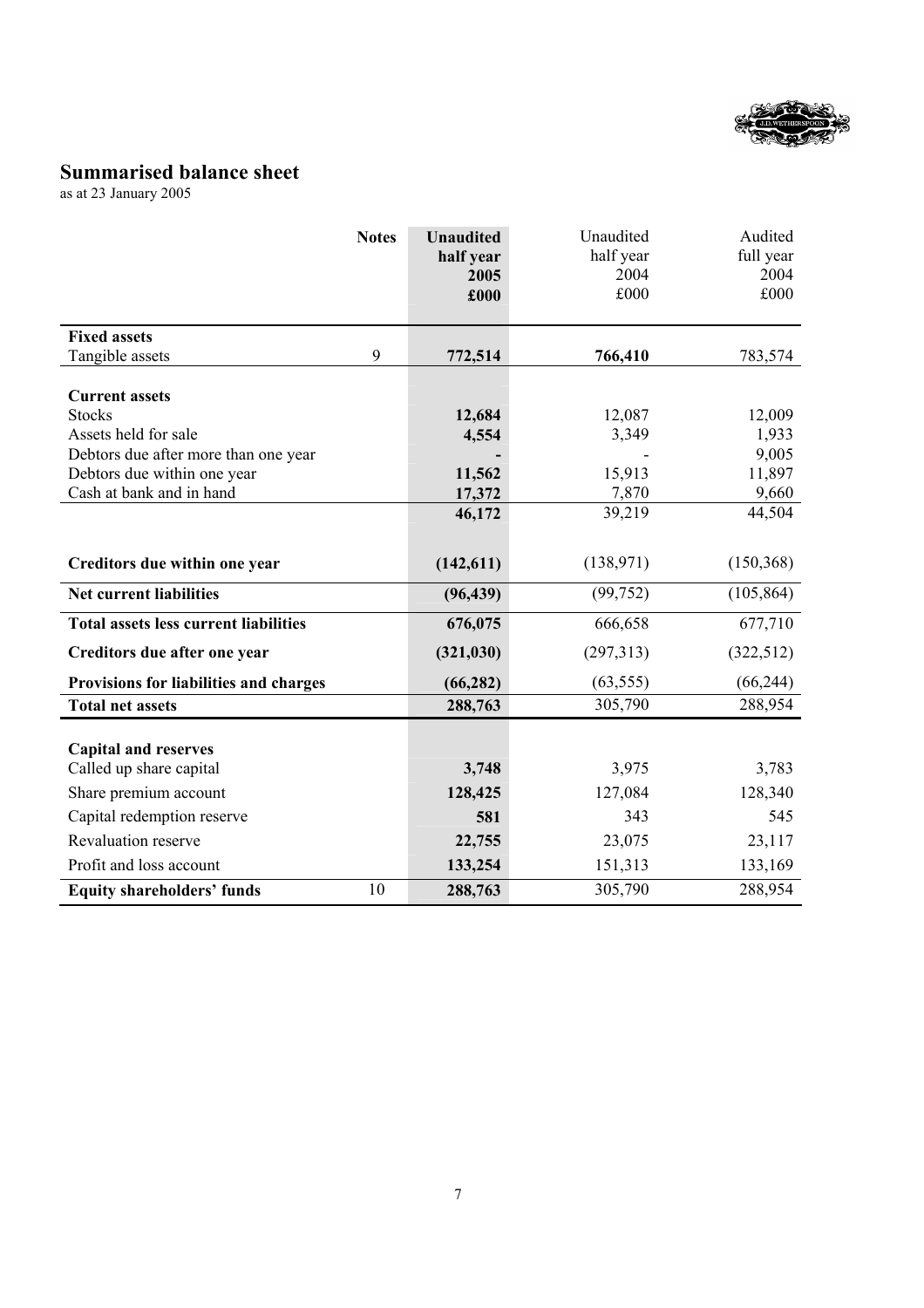

## **Notes**

#### **1 Basis of preparation**

The interim report for the six months ended 23 January 2005 is unaudited and does not constitute statutory accounts within the meaning of Section 240 of the Companies Act 1985. It has been prepared under the historical cost convention modified by the revaluation of freehold and leasehold properties, and on a basis consistent with the accounting policies for the year ended 25 July 2004. The results for the year ended 25 July 2004 and the balance sheet at that date are an extract from the statutory accounts for that year, which have been filed with the Registrar of Companies and on which the Company's auditors gave an unqualified report under Section 235 of the Companies Act 1985, which did not contain a statement under Section 237(2) or (3) of that Act. The results for the six months ended 25 January 2004 are an extract from the unaudited interim report for that period. Comparative amounts have been restated where necessary to conform to current presentation in that certain items have been reclassified from administrative expenses to cost of sales.

#### **2 Analysis of continuing operations**

|                                           | <b>Unaudited</b><br>half year<br>2005<br>£000 | Unaudited<br>half year<br>2004<br>£000 | Audited<br>full year<br>2004<br>£000 |
|-------------------------------------------|-----------------------------------------------|----------------------------------------|--------------------------------------|
| Turnover                                  | 403,341                                       | 388,964                                | 787,126                              |
| Cost of sales                             | (350, 035)                                    | (332, 345)                             | (672, 481)                           |
| Gross profit                              | 53,306                                        | 56,619                                 | 114,645                              |
| Administrative expenses                   | (18, 941)                                     | (18, 058)                              | (37, 017)                            |
| Operating profit before exceptional items | 34,365                                        | 38,561                                 | 77,628                               |

Cost of sales includes distribution costs and all pub operating costs.

#### **3 Exceptional items**

|                                               | <b>Unaudited</b><br>half year<br>2005<br>£000 | Unaudited<br>half year<br>2004<br>£000 | Audited<br>full year<br>2004<br>£000 |
|-----------------------------------------------|-----------------------------------------------|----------------------------------------|--------------------------------------|
| <b>Operating items:</b>                       |                                               |                                        |                                      |
| Distribution start up costs                   | 2,229                                         | ۰                                      |                                      |
| <b>Non-operating items:</b>                   |                                               |                                        |                                      |
| Net loss on disposal and anticipated disposal | 5,818                                         | 6,732                                  | 6,159                                |
| of trading properties                         |                                               |                                        |                                      |
| Net loss on disposal and anticipated          | $\overline{\phantom{a}}$                      | 366                                    | 1,599                                |
| disposal of non trading properties            |                                               |                                        |                                      |
|                                               | 8,047                                         | 7,098                                  | 7,758                                |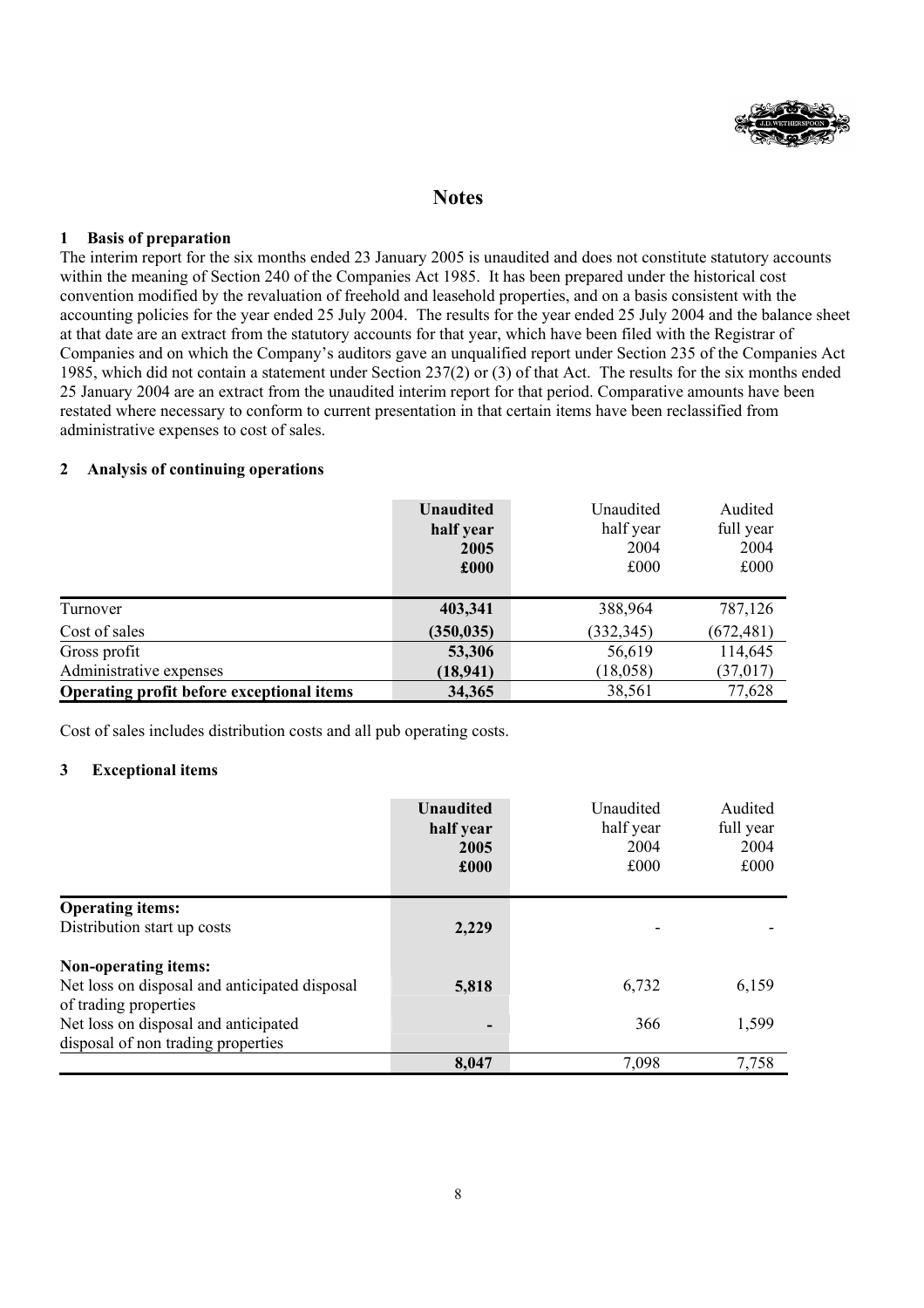

#### **4 Taxation**

The taxation charge for the six months ended 23 January 2005 is calculated by applying an estimate of the effective tax rate for the year ending 31 July 2005. The UK standard rate of corporation tax is 30% (2004: 30%), and the latest estimate of the current tax payable on profits before exceptional items for the financial year ending 24 July 2005 is 30% (2004: 25%).

|                                                          | <b>Unaudited</b><br>half year<br>2005<br>£000<br><b>Before</b><br>exceptional<br>items | <b>Unaudited</b><br>half year<br>2005<br>£000<br><b>Exceptional</b><br>items | <b>Unaudited</b><br>half year<br>2005<br>£000<br>After<br>exceptional<br>items | Unaudited<br>half year<br>2004<br>£000<br><b>Before</b><br>exceptional<br>items | Unaudited<br>half year<br>2004<br>£000<br>After<br>exceptional<br>items | Audited<br>full year<br>2004<br>£000<br>Before<br>exceptional<br>items | Audited<br>full year<br>2004<br>£000<br>After<br>exceptional<br>items |
|----------------------------------------------------------|----------------------------------------------------------------------------------------|------------------------------------------------------------------------------|--------------------------------------------------------------------------------|---------------------------------------------------------------------------------|-------------------------------------------------------------------------|------------------------------------------------------------------------|-----------------------------------------------------------------------|
| Current tax<br>Deferred tax<br>Tax on profit on ordinary | 6,705<br>1,068<br>7,773                                                                | (669)<br>(1,028)<br>(1,697)                                                  | 6,036<br>40<br>6,076                                                           | 6,858<br>2,679<br>9,537                                                         | 6,911<br>1,136<br>8,047                                                 | 13,165<br>5,562<br>18,727                                              | 13,217<br>3,825<br>17,042                                             |
| activities                                               |                                                                                        |                                                                              |                                                                                |                                                                                 |                                                                         |                                                                        |                                                                       |

#### **5 Earnings and cash flow per share**

The calculation of basic earnings per share is based on profits on ordinary activities after taxation of £8,221,000 (2004: £12,677,000) and on 188,616,286 (2004: 202,693,580) ordinary shares, being the weighted average number of ordinary shares in issue and ranking for dividend during the period.

Earnings per share before exceptional items is calculated as follows:

|                                                             | <b>Unaudited</b><br>half year<br><b>Earnings</b><br>2005<br>£000 | Unaudited<br>half year<br>Earnings<br>2004<br>£000 | <b>Earnings per</b><br>share<br>2005<br>pence | Earnings per<br>share<br>2004<br>pence |
|-------------------------------------------------------------|------------------------------------------------------------------|----------------------------------------------------|-----------------------------------------------|----------------------------------------|
| Earnings and basic earnings per share                       | 8,221                                                            | 12,677                                             | 4.3                                           | 6.3                                    |
| Exceptional costs, net of tax                               | 6,350                                                            | 5,608                                              | 3.4                                           | 2.7                                    |
| Earnings and earnings per share before<br>exceptional items | 14,571                                                           | 18,285                                             | 7.7                                           | 9.0                                    |

Fully diluted earnings per share has been calculated in accordance with FRS14 and is after allowing for the dilutive effect of the conversion into ordinary shares of the weighted average number of options outstanding during the period. The number of shares used for the fully diluted calculation is 188,845,052 (2004: 203,205,682).

The calculation of free cash flow per share is based on the net cash generated by business activities and available for investment in new pub developments and extensions to existing pubs, after funding interest, tax, all other reinvestment in pubs open at the start of the period and the purchase of own shares under the employee Share Incentive Plan ('free cash flow'). It is calculated before taking account of proceeds from property disposals and inflows and outflows of financing from outside sources, dividend payments and and is based on the same number of shares in issue as that for the calculation of basic earnings per share.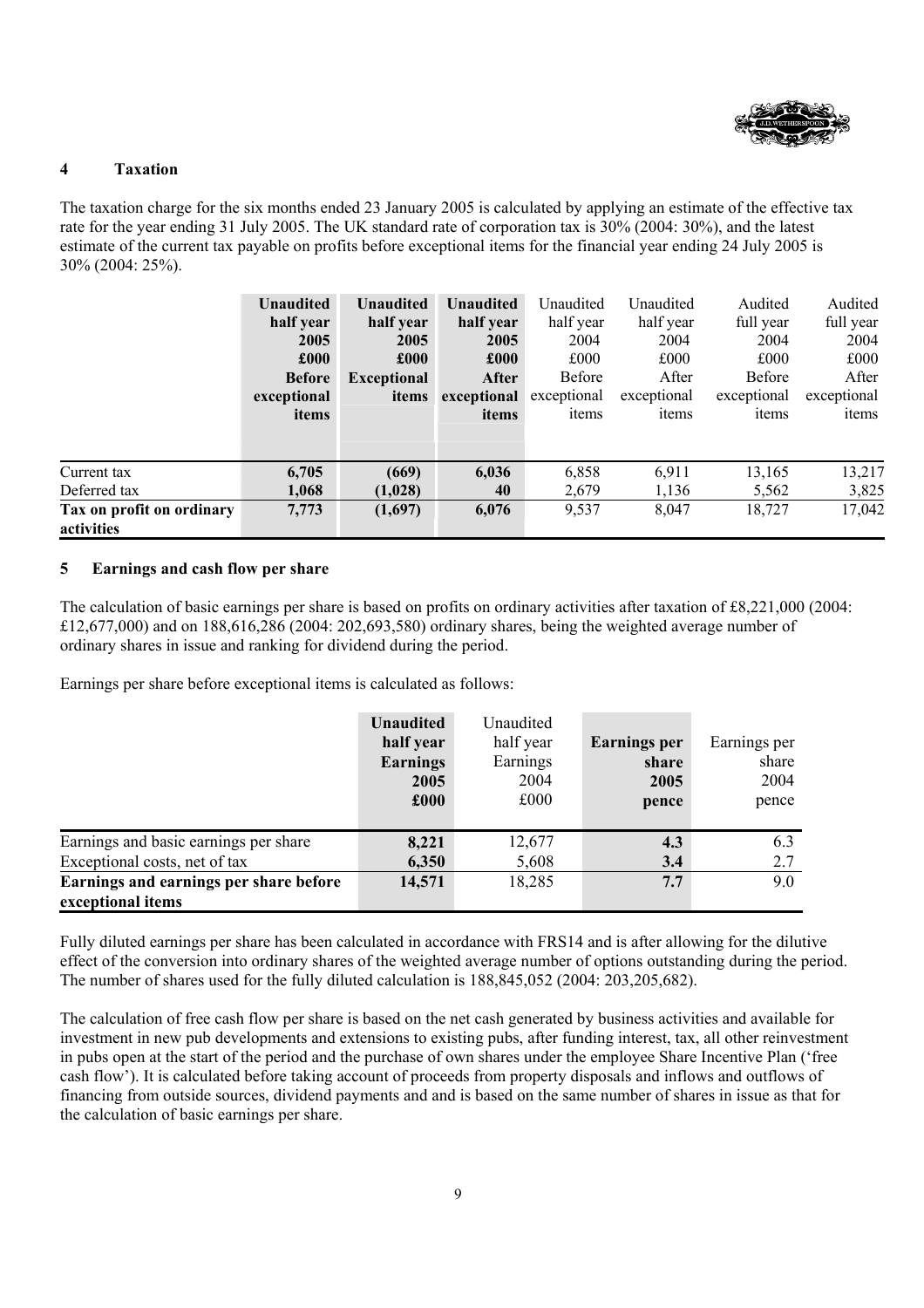

# **6 Net cash inflow from operating activities**

|                                                           | <b>Unaudited</b><br>half year<br>2005<br>£000 | Unaudited<br>half year<br>2004<br>£000 | Audited<br>full year<br>2004<br>£000 |
|-----------------------------------------------------------|-----------------------------------------------|----------------------------------------|--------------------------------------|
| Operating profit                                          | 34,365                                        | 38,561                                 | 77,628                               |
| Depreciation of tangible fixed assets                     | 22,522                                        | 21,887                                 | 43,948                               |
| Employee incentive plan                                   | 405                                           |                                        | 149                                  |
| Change in stocks                                          | (675)                                         | (1, 335)                               | (1,257)                              |
| Change in debtors                                         | 391                                           | 674                                    | (37)                                 |
| Change in creditors                                       | 7,292                                         | 9,502                                  | 8,443                                |
| Net cash inflow from operating activities pre exceptional | 64,300                                        | 69,289                                 | 128,874                              |
| Outflow related to exceptional items                      | (2,298)                                       |                                        |                                      |
| Net cash inflow from operating activities                 | 62,002                                        | 69,289                                 | 128,874                              |

### **7 Reconciliation of net cash flow to movement in net debt**

|                                                       | Unaudited  | Unaudited  | Audited    |
|-------------------------------------------------------|------------|------------|------------|
|                                                       | half year  | half year  | full year  |
|                                                       | 2005       | 2004       | 2004       |
|                                                       | £000       | £000       | £000       |
| Increase/(decrease) in cash in the year               | 7,712      | (7,290)    | (5,500)    |
| Cash outflow/(inflow) from movement in debt financing | 2,500      | 2,392      | (23, 199)  |
| Movement in net debt during the period                | 10,212     | (4,898)    | (28,699)   |
| Opening net debt                                      | (337, 559) | (308, 860) | (308, 860) |
| <b>Closing net debt</b>                               | (327, 347) | (313, 758) | (337, 559) |

## **8 Analysis of net debt**

|                          | Audited<br>full year | Cash     | Non-cash<br>movement | <b>Unaudited</b><br>half year |
|--------------------------|----------------------|----------|----------------------|-------------------------------|
|                          | 2004                 | flow     | 2005                 | 2005                          |
|                          | £000                 | £000     | £000                 | £000                          |
|                          |                      |          |                      |                               |
| Cash at bank and in hand | 9,660                | 7,712    |                      | 17,372                        |
| Debt due within one year | (25,000)             | 25,000   | (25,000)             | (25,000)                      |
| Debt due after one year  | (322, 219)           | (22,500) | 25,000               | (319,719)                     |
| Net debt                 | (337, 559)           | 10,212   |                      | (327, 347)                    |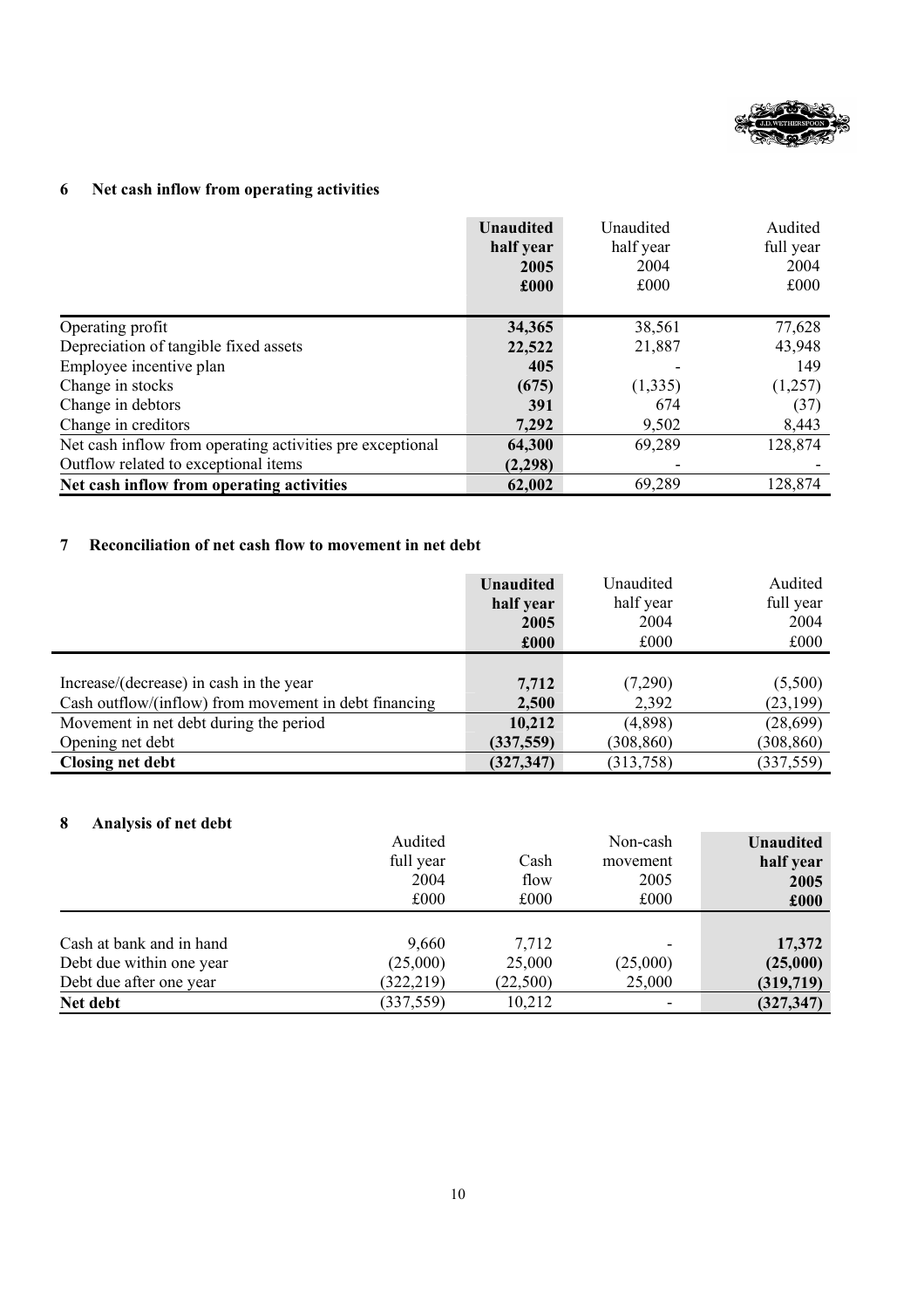

#### **9 Tangible fixed assets**

|                                   | Unaudited | Unaudited | Audited   |
|-----------------------------------|-----------|-----------|-----------|
|                                   | half year | half year | full year |
|                                   | 2005      | 2004      | 2004      |
|                                   | £000      | £000      | £000      |
|                                   |           |           |           |
| Opening net book value            | 783,574   | 773,823   | 773,823   |
| Additions                         | 20,841    | 32,002    | 73,543    |
| Disposals                         | (47)      | (10,739)  | (17,229)  |
| Transfers to assets held for sale | (9, 332)  | (6,789)   | (2,615)   |
| Depreciation                      | (22, 522) | (21, 887) | (43, 948) |
| <b>Closing net book value</b>     | 772,514   | 766,410   | 783,574   |

#### **10 Capital, reserves and shareholders' funds**

|                                   | Called up<br>share<br>capital<br>£000 | Share<br>premium<br>account<br>£000 | Capital<br>redemption<br>reserve<br>£000 | Revaluation<br>reserve<br>£000 | Profit<br>and loss<br>account<br>£000 | <b>Unaudited</b><br>half year<br>2005<br>shareholders'<br>funds<br>£000 |
|-----------------------------------|---------------------------------------|-------------------------------------|------------------------------------------|--------------------------------|---------------------------------------|-------------------------------------------------------------------------|
|                                   |                                       |                                     |                                          |                                |                                       |                                                                         |
| At start of period                | 3,783                                 | 128,340                             | 545                                      | 23,117                         | 133,169                               | 288,954                                                                 |
| <b>Allotments</b>                 |                                       | 75                                  |                                          |                                |                                       | 76                                                                      |
| Transfer                          |                                       |                                     |                                          | (362)                          | 362                                   |                                                                         |
| Re-purchase of shares             | (36)                                  |                                     | 36                                       |                                | (4,184)                               | (4, 184)                                                                |
| Amount deducted in respect of SIP |                                       |                                     |                                          | $\overline{\phantom{a}}$       | (1, 582)                              | (1,582)                                                                 |
| Profit for the period             |                                       |                                     |                                          |                                | 8,221                                 | 8,221                                                                   |
| Dividends                         | $\overline{\phantom{0}}$              |                                     |                                          |                                | (2, 732)                              | (2,732)                                                                 |
| QUEST transfer                    |                                       | 10                                  |                                          |                                |                                       | 10                                                                      |
| At end of period                  | 3,748                                 | 128,425                             | 581                                      | 22,755                         | 133,254                               | 288,763                                                                 |

#### **11 Dividend**

On 27 May 2005 the company will pay an interim dividend of 1.46 pence per share, for the half year ended 23 January 2005 to shareholders on the register at the close of business on 29 April 2005. The unpaid dividends in respect of the year ended 25 July 2004 due on own shares purchased by the company have been credited to the dividend line in the profit and loss account.